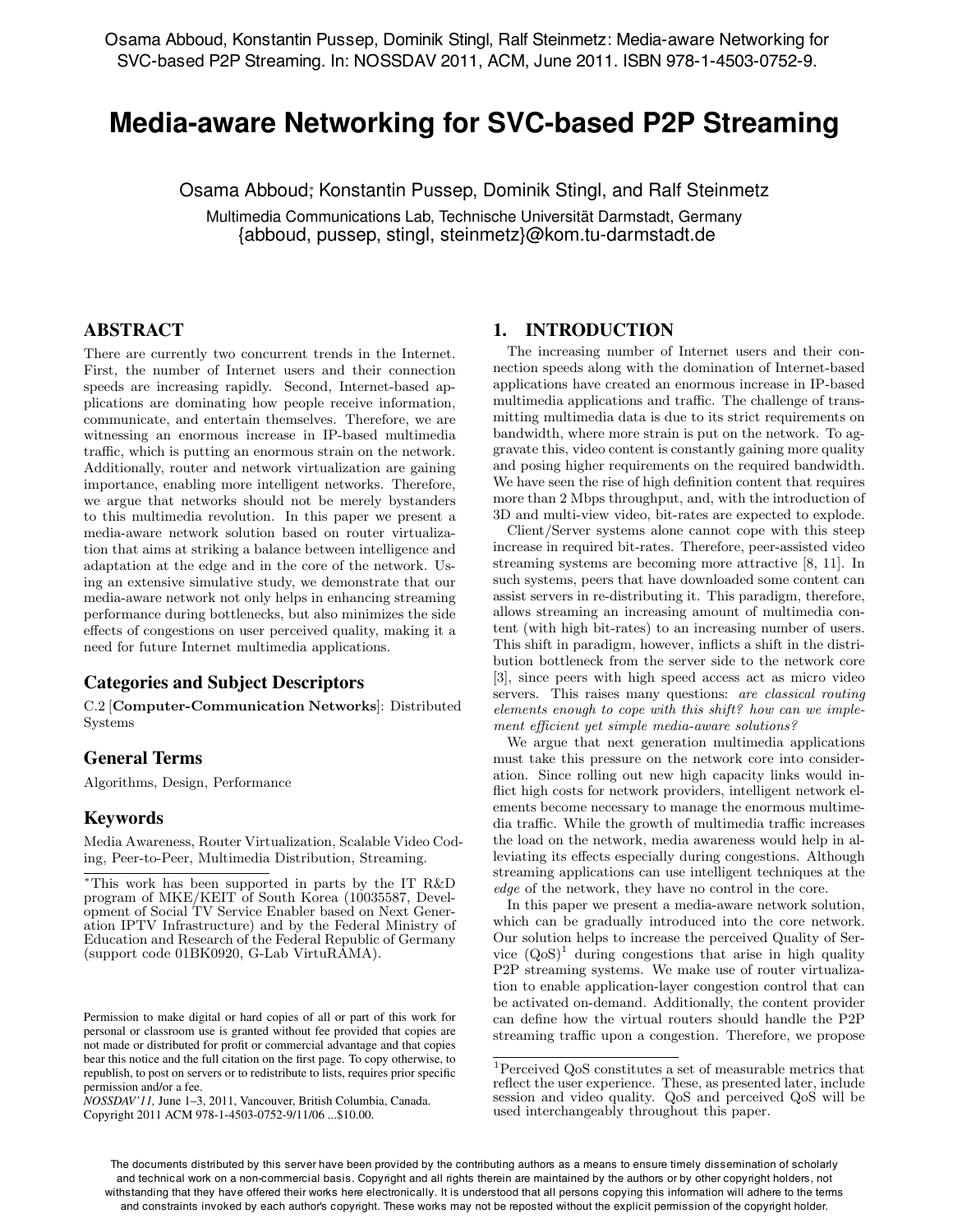that content providers use media-aware solutions that are specific to their applications.

In this paper, we design and evaluate a media-aware network solution for P2P streaming systems that are based on Scalable Video Coding (SVC). We show that media awareness can improve QoS and that even a basic intelligence inflicts substantial performance benefits.

The contributions of this paper are as follows: (1) we present a simple yet effective approach to implement media awareness using router virtualization techniques, (2) we analyze the impact of media awareness on various metrics that reflect the perceived video quality, (3) we show that even with minimal intelligence in the core, performance of SVC-based P2P streaming systems can be enhanced.

This paper is organized as follows. In Section 2, we give an overview on background and related work. The media-aware network solution is presented in Section 3. We present our evaluation methodology and results in Section 4 and finally conclude the paper in Section 5.

## 2. BACKGROUND AND RELATED WORK

Research on media awareness has been an active topic in the research community for some time [7, 6]. The aim is to find efficient methods to achieve a smooth and high quality playback. Approaches related to ours can be broadly summarized as solutions that utilize information on the importance of different media parts to either enhance the quality or limit video distortion. This utilization can either be done at the edge [9, 7] or the core of the network [6]. Solutions at the edge, on one hand, usually implement media awareness through overlay routing and media-aware scheduling. Further, there exist many solutions that fall into the distortion-aware media drop category [7, 12]. Upon congestions, such methods would drop media packets according to the distortion that would be inflicted on the video quality.

Solutions in the core, on the other hand, try to utilize QoS management capabilities available at network routing elements. In [6], Fidler shows how Differentiated Services [10] can be used to improve system performance when using layered video coding. Our solution differs since we systematically assess the priority of SVC streams and show that this priority consists of temporal and quality aspects. We further take a new approach, namely using router virtualization, to implement media awareness. We show that a simple media-aware network solution for SVC-based streaming systems can greatly enhance the perceived QoS.

SVC is the extension of the H.264 Advanced Video Coding (AVC) standard that offers encoding a video file with three dimensions of scalability. While the video has to be encoded only once, receivers can retrieve and play only certain subparts of the global stream. Therefore, different receivers can play-out the video stream with different resolutions (spatial scalability), frame-rates (temporal scalability), and picture quantization levels (quality scalability). SVC video streams are composed of two classes of video blocks, a base layer and further enhancement layers. The base layer is always needed for decoding the video file. With more enhancement layers available, a better quality can be achieved. However, when the base layer is missing, playback is not possible. This is known as stalling or playback freeze. SVC enables the support for heterogenous devices and quality adaptation. For example, a mobile device and a desktop machine can both receive the same video stream but with different resolutions.

Much research has been done on building P2P streaming systems that use SVC [1, 5, 2]. SVC is used in those solutions to adapt the streamed quality according to various resources available at the end devices. Therefore, we believe that such a video coding standard will become very important in the future. Thereby, it is essential that the networks are aware how such videos are structured to better manage and allocate resources.

## 3. MEDIA-AWARE NETWORK SOLUTION

Future Internet networks should be able to better react to congestion of multimedia traffic by taking into account the importance of different video packets. For streaming applications in general, it is very important to have prioritized traffic management to achieve QoS. When classical routers get congested, they usually drop packets that might be more important than others, i.e. in a media-agnostic fashion. But the question remains, how can we add more intelligence to routers for better congestion control?

Our approach is based on harnessing the power of router virtualization to enable advanced traffic management along with application layer control. Router virtualization is based on the idea of running multiple software routers on a single hardware router. The different software routers can have different roles and be activated and even migrated on demand. Recently, efficient implementations for router virtualization have been proposed where full network speeds can be achieved by combining a fast forwarding plane (e.g. OpenFlow<sup>2</sup>) with software routers [4].

Our network model and scenario are shown in Figure 1. There, routers connect different subnets and forward data from and to several end users. In a P2P streaming system, edge routers' upload utilization will generally become higher, since data would be flowing from end users to the core network [3]. This issue becomes especially evident when streaming video content with high quality.



Figure 1: Media-aware network scenario

#### 3.1 Router Virtualization Versus Classical QoS

Before detailing our architecture, we first stress the need for including router virtualization rather than classical QoS

<sup>2</sup>http://www.openflow.org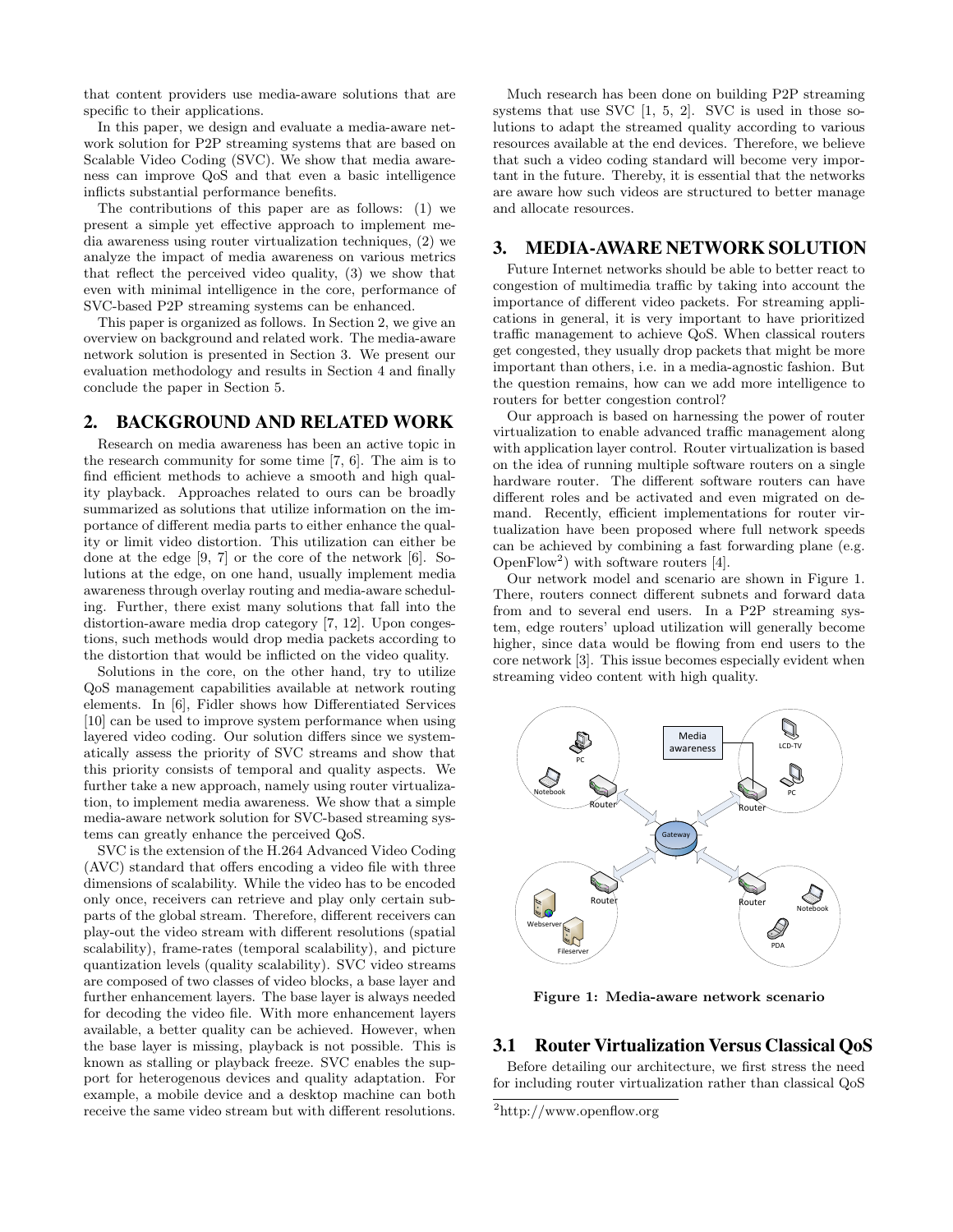techniques. Using router virtualization, it is possible to have QoS at the application layer, therefore, enabling optimization in the direction of perceived QoS. Additionally, efficient and custom-made QoS solutions can be developed and used as needed. For example, different virtual routers can be deployed for live and on-demand streaming, since both use different techniques for media awareness.

Another advantage of router virtualization is that it enables the gradual development of media-aware solutions and protocols, which is not possible with classical approaches. Additionally, a virtualized router does not have to be running all the time as it can be executed only on-demand when bottlenecks occur, exactly at the point when performance and perceived quality would degrade. Nonetheless, one can still argue that prominent QoS management techniques such as Differentiated Services [10] can achieve similar goals. But the main issue there is that using the Type-of-Service bits, only limited priority information can be communicated with the router. Additionally, QoS can only be controlled by the network provider and not the content provider. Since the latter has a better idea about its users' access patterns, content popularity, and the scheduling of its own traffic, a router virtualization solution enables the implementation of more sophisticated management algorithms. Therefore, a solution similar to the one presented in this paper allows for homogenous QoS handling of multimedia traffic across different networks. Additionally, the content provider, based on some business model with the network operator, can deploy its own policies and algorithms to implement custom-made media-aware solutions.

## 3.2 P2P Streaming System

The media-aware solution presented in this paper is designed for a quality-adaptive P2P video streaming system that uses Scalable Video Coding (SVC) [1]. Here we give an overview on the core mechanisms of the system required to understand the contribution of this paper.

In this system, the content provider is interested in using P2P techniques to reduce its costs, but still has to deploy servers that would sustain QoS for the users. Such hybrid scenarios have shown to have highest potential in realistic scenarios [8, 11]. A tracker is used to coordinate all peers within the system and keeps track for each peer, its online status, selected video stream, and streamed layer. To enable multi-source download, the global SVC stream is divided into multiple parts called *pieces*. A piece constitutes a playback unit, usually ranging between 0.5 and 2 seconds. Each piece in turn is divided into multiple SVC blocks. Receiving more SVC blocks in the different SVC dimensions, leads to higher quality in the respective dimension.

During runtime, each peer performs local *quality adaptation* of the requested video quality according to various parameters of the device and the network. Therefore, the received quality can be adjusted according to static peer resources, as well as to the dynamic network status. When a streaming session is initiated, an assessment of static local resources has to be performed. This, as presented in [1], is called Initial Quality Adaptation (IQA). The IQA mechanism helps in matching requested video quality to local resources already from the beginning by taking into account the static peer resources: screen resolution, available bandwidth, and processing power. After streaming has started, a control loop has to make sure that playback remains smooth.

The module responsible for this is called *Progressive Quality Adaptation* (PQA). In addition to taking into account the static resources as for the IQA, the PQA additionally adapts to the dynamics of the system reflected through the active throughput and SVC layer availability. The PQA has to be performed periodically, and, therefore, defines the speed of adaptation. As presented in [1], having a smaller adaptation interval helps in quickly reacting to network changes and, therefore, playback is more smooth. Nonetheless, this comes at the expense of settling for lower SVC video quality.

## 3.3 Calculating Priority of SVC Streams

Every SVC video block has a certain temporal and quality priority, denoted by *P<sup>T</sup>* and *P<sup>Q</sup>* respectively. The temporal priority generally expresses how soon a certain video block is needed. Video blocks, which are closer to the current playback position, have a higher temporal priority than others. Suppose a certain receiver peer  $p_r$  with playback position  $B_{play}$  is requesting a block with index  $B_i$  from a sender peer  $p_s$ . The temporal priority of the block, as reported by  $p_s$ , is  $-(B_i - B_{play})$ . This priority is, therefore, higher when the requested block is closer to the playback position. We normalize this priority by the buffer size *S* to get:

$$
P_T = -(B_i - B_{play})/S.
$$
 (1)

The quality priority, on the other hand, reflects the important of the SVC enhancement layers. Using it, lower layers for the video stream are given higher priority. For example, without the base layer, the video cannot be decoded. Therefore, the base layer is given the highest priority. The quality priority is calculated as:

$$
P_Q = -(W_d \, d + W_t t + W_q q), \tag{2}
$$

where  $d$ ,  $t$ , and  $q$  denote the spatial, temporal and quality layers respectively (see Section 4.1).  $W_d$ ,  $W_t$ , and  $W_q$  are used to weight the different scalability dimensions. This equation gives the base layer with  $(d, t, q) = (0, 0, 0)$  the highest priority  $(0)$ , while higher layers get a lower priority.

The temporal and quality priorities are included with every request. When a peer decides to serve a certain requested block, the respective priorities are reported along with the actual transmission.

#### 3.4 Media-aware Virtual Router

We now present our approach for achieving media awareness in an SVC-based P2P streaming system. The goal here is not to present a complex prioritization algorithm, but rather to demonstrate how media awareness can be introduced into an SVC-based P2P streaming system. During bottlenecks, the virtual router prioritizes and controls block transfers based on priority information that reflect the perceived QoS or even policies that would depend on other network parameters as required by the content provider, for example content popularity. The main task of the virtual router is to prioritize block transfers. A video block is a video part as defined by our SVC-based P2P streaming protocol. The size of a block usually ranges from 16KB up to 2MB. The virtual router can retrieve the priority information for each block either using a separate communication channel or using deep packet inspection. To minimize processing overhead, only a single decision has to be made for all packets belonging to the same block. This greatly enhances scalability of the application layer processing algorithms.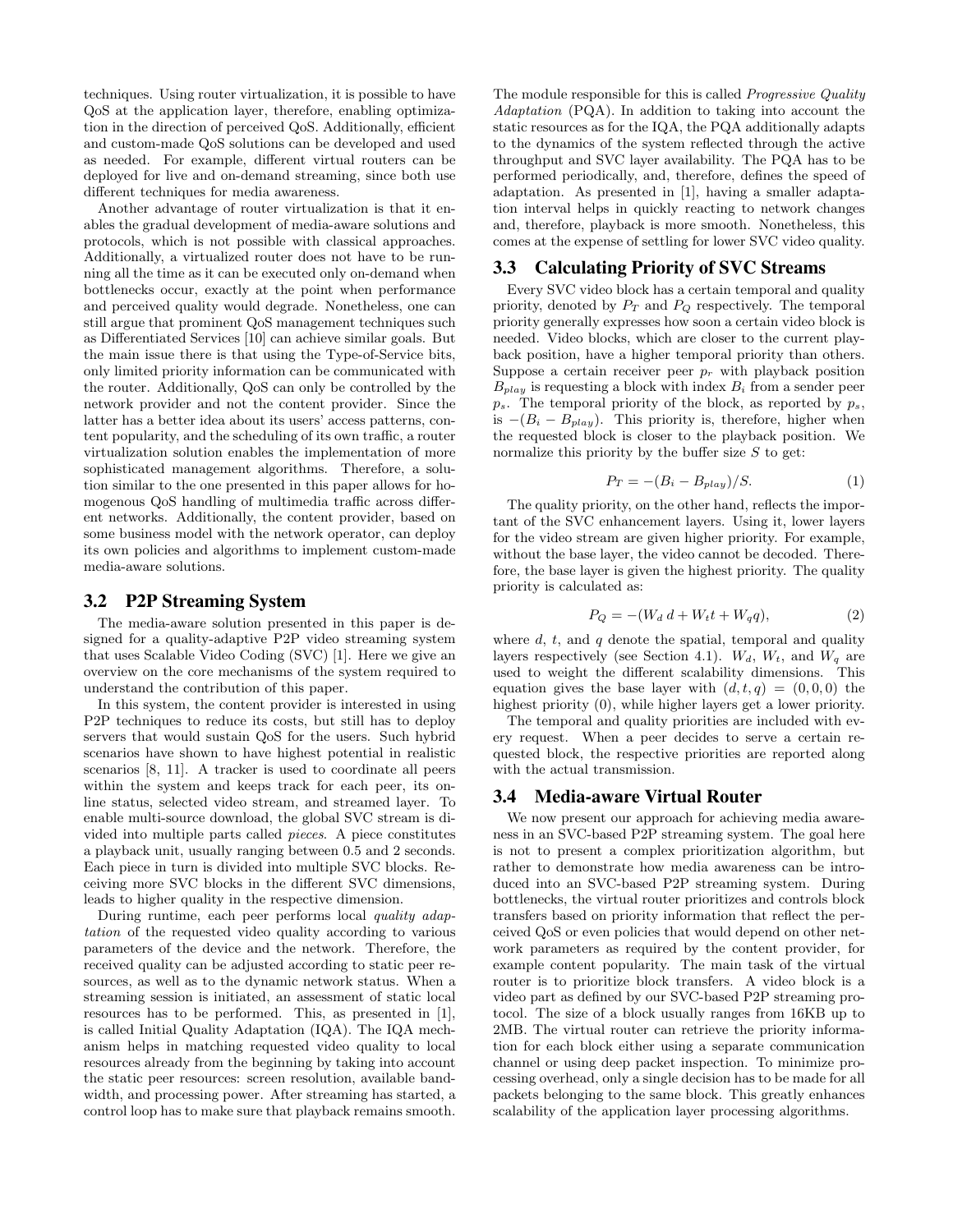The virtual router keeps a list of active transfers or connections that represent the blocks currently being uploaded along with their priorities. When there is a new incoming block, the router first retrieves the temporal  $(P_T)$  and quality (*PQ*) priorities as defined above and adds this block to the list of outgoing transfers. When the virtual router is getting overloaded, congestion control is performed by using the priority algorithm to decide whether to forward, slow down or even drop some of the outgoing transfers. For actual priority calculation, we use exponential compensation to exaggerate the importance of blocks very close to the playback position or base layers. Therefore, the virtual router calculates a single priority for each block transfer by combining the temporal and quality aspects. This priority *P* is defined as:

$$
P = T e^{P_T} + Q e^{P_Q} = T e^{-\frac{B_i - B_{play}}{S}} + Q e^{-(W_d d + W_t t + W_q q)}
$$
\n(3)

where *T* and *Q* denote the weights for the temporal and quality aspects respectively, with  $T+Q=1$ . Therefore, the priority as calculated above ranges between 1 (highest) to 0 (lowest). As next we evaluate the media-aware solution with different temporal and quality weighting factors.

# 4. EVALUATION

The described streaming system and the media-aware network were implemented in an event-based simulator. The reference approaches are a media agnostic network and a network that uses DiffServ. The media agnostic network applies classical congestion control and random packet drop. As for the DiffServ network, all packets of urgent blocks (within 7 seconds after playback position) are given a high priority service class. The DiffServ router prioritizes those blocks based on a first come first served policy.

#### 4.1 Setup

We consider a typical Video-on-Demand (VoD) scenario with 90 peers actively participating in the streaming overlay. The peers are distributed over 4 subnets as depicted in Figure 1. All traffic leaving a subnet go through the router that performs media awareness upon congestions.

To ensure a minimum level of QoS, the content provider deploys servers that act as content seeds. We assume having 2 of these servers per subnet<sup>3</sup>, with an upload bandwidth of 3 Mbps each. Peer resources are configured in a way to reflect heterogeneity. Therefore, peers are divided into 3 sets with different screen resolutions, namely: 176x144, 352x288, and 704x576. The bandwidth of the three sets is distributed as follows (upload/download): 128/256, 320/560, and 800/1200 Kbps, similar to [8]. Peers of the three sets are equally distributed over the four subnets of our network model.

We consider a 5 minute SVC video file with a total of 12 layers and a full bit rate of 1 Mbps. There are 3 resolutions (176x144, 352x288, and 704x576) and 4 frame-rate values  $(3.75, 7.5, 15, 15, 10, 10)$ , resulting in  $4 \cdot 3 = 12$  layers. For calculating the priority according to Equation 3 we choose an un-biased weighting:  $W_d = W_t = W_q = 0.33\overline{3}$ .

To assess the impact of media awareness as well as find the best router configuration we consider the following scenario: after streaming starts and peers start joining, we leave the system for 10 minutes to warm up. Then, we invoke an upload bottleneck of 3 Mbps for 10 minutes. This means that, during the 10 minutes, the router can only upload at 3 Mbps. Such a bottleneck can be due to limited resources allocated for this specific video stream or due to cross traffic. For comparison, we run the system with media agnostic and DiffServ routers as explained above.

## 4.2 Metrics

We divide the metrics in use into two categories: *session quality* reflecting playback smoothness and *video quality* quantifying the achieved video quality as described below.

#### *4.2.1 Session Quality Metrics*

Session quality metrics are:

- *• Average number of stalls*: that represents the number of stalling events during playback. Stalling is an event, where playback stops due to missing required video blocks.
- *• Average duration of stalls*: that represents the time till the playback continues after a stall event has occurred.
- *• Average total playback delay*: that combines the two metrics above by representing the total stalling time per peer.

In general, the fewer and shorter the stalling events and delay, the smoother playback becomes, and the better is the session quality of our system.

#### *4.2.2 Video Quality Metrics*

Video quality metrics are:

- *• Average number of layer changes*. A high number of layer changes means that the received video quality has to be adapted to the current status very often. For example, the layer is changed when stalling events occur, or when the needed quality is not available at the other peers. The lower the value of this metric, the better is the video quality. This is due to the fact that users can get quite disgruntled by too frequent layer changes [13].
- *• Average relative received layer*. Each video piece is received in a specific video quality. The maximal possible quality, as calculated by the IQA, depends on the static peer resources. Therefore we calculate the average received layer throughout the streaming session and normalize it with the initial layer selected by the IQA. This metric represents how well the peer was able to sustain the maximal quality it can support.

## 4.3 Experiment 1: Impact of Media-awareness

In this experiment we want to assess the impact of our media-aware network as well as find the best configurations. We test the virtual router for a bottleneck of 3 Mbps and with different *T* and *Q* values, namely: T100, T70/Q30, T50/Q50, T30/Q70, Q100. For this experiment, the PQA interval was fixed at 10 seconds, which represents a moderate value [1]. We focus on the performance during the bottleneck as then performance degradation takes place.

Session Quality. We first present in Figure 2 the session quality during the 10 minute bottleneck period. There we see the average number of stalls, average stall duration, and the total stalling duration, all calculated per peer.

Starting with Figure  $2(a)$  and comparing the media agnostic with our media-aware system, we can see that the average number of stalling events per peer is reduced from 1.15

 ${}^{3}\mathrm{We}$  tested the system with different number of servers and achieved consistent results.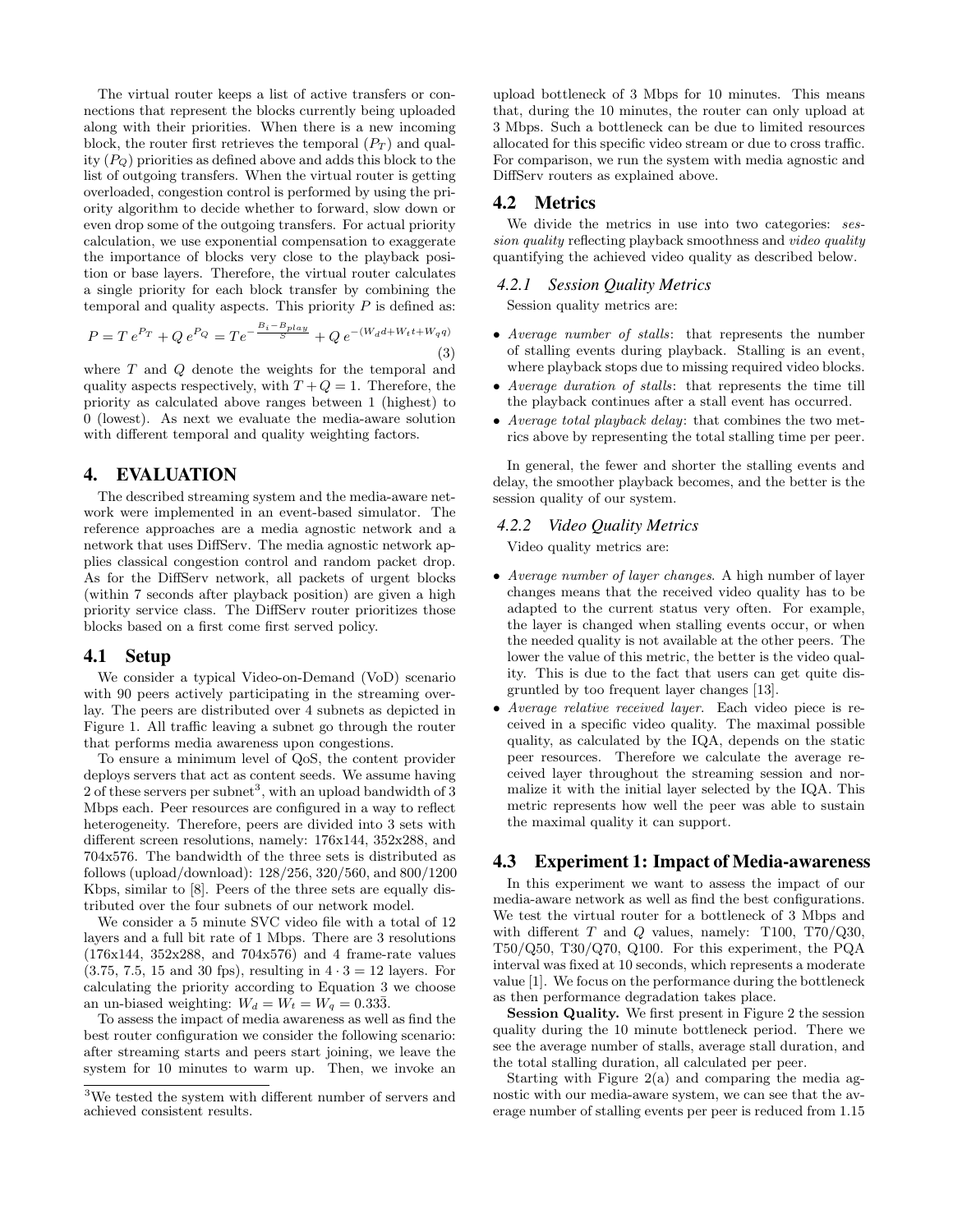

 $\Omega$ 

Router Configuration

 $\frac{1}{\sqrt{0}}$  1 2 3 4 5<br>
Number of stalls  $\frac{3}{10}$ (a) CDF of number of stalls 0<br>
0 5 10 15 20<br>
Total stalling time during bottleneck [s] (b) CDF of total stalling time

Figure 3: CDF of session quality during bottleneck

(a) Layer changes per peer (b) Average layer per peer

 $\Omega$ 

Router Configuration

Figure 4: Video quality during bottleneck

down to 0.44. Although media awareness slightly increased the duration of stalling events (Figure 2(b)), it reduced the total stalling duration during the bottleneck as depicted in Figure  $2(c)$ . That is, the total stalling duration is reduced from 4.6 down to 2.2 seconds per peer, resulting in 52% less stalling. Although DiffServ performed better than a mediaagnostic network, it was still not able to compete with a full-pfledged media-aware solution.

Examining the different configurations of the virtual router, we can see that the best results were achieved with T70/Q30, where we just have 2.2 seconds of total stalling during the bottleneck. This can be explained by the fact that a larger *T* means that sooner needed video blocks, especially in the buffer zone, are sent faster. It was still nevertheless important to include the SVC quality dimension with  $Q = 0.3$ to make sure that peers do not have to wait long for SVC layers they have already requested. Figures 3(a) and 3(b) present the results as a CDF. These graphs show the ratio of peers that had a specific number of stalls or stalling time. For T70/Q30 the highest number of stalls for any peer is 3. Furthermore, about 80% of the peers had less then 1 stall with T70/Q30, whereas for the media agnostic and DiffServ routers, those peers had around 2 stalling events.

Video Quality. Now we take a look at the video quality during the bottleneck. The results are presented in Figure 4. We see that the number of layer changes during the bottleneck is affected by media awareness (Figure  $4(a)$ ), while the average relative quality is minimally affected (Figure 4(b)). Peers had the most layer changes with the media agnostic and DiffServ routers. This is due to the fact that those approaches have inflicted a larger number of stalls, which in turn caused the peers to adapt and reduce the requested layer, therefore, performing more layer changes. We can conclude that having media awareness leads to less quality changes because the peers are able to receive the requested quality. Again, the media-aware router with T70/Q30 yielded the best performance.

Concluding this experiment, we can say that media awareness based on a more weighted temporal priority (T70/Q30) has shown that video stalls and quality switches occur less often. Based on user studies [14, 13], our approach, therefore, helps in enhancing the perceived video quality since the video playback is smoother and has less quality switches.

#### 4.4 Experiment 2: Variable PQA Interval

The second experiment deals with assessing the interdependencies between the PQA or adaptation interval and media awareness during a bottleneck. We want to check whether the adaptation interval depends on or affects our media-aware solution. Thus, we vary the adaptation interval choosing the values: 5, 10, 20, 30, and 45 seconds. We restrict our evaluation to the DiffServ and media-aware routers with T70/Q30.

Session Quality. Session quality with different adaptation intervals during the bottleneck and for the whole simulation are presented in Figure 5. We can see that our media-